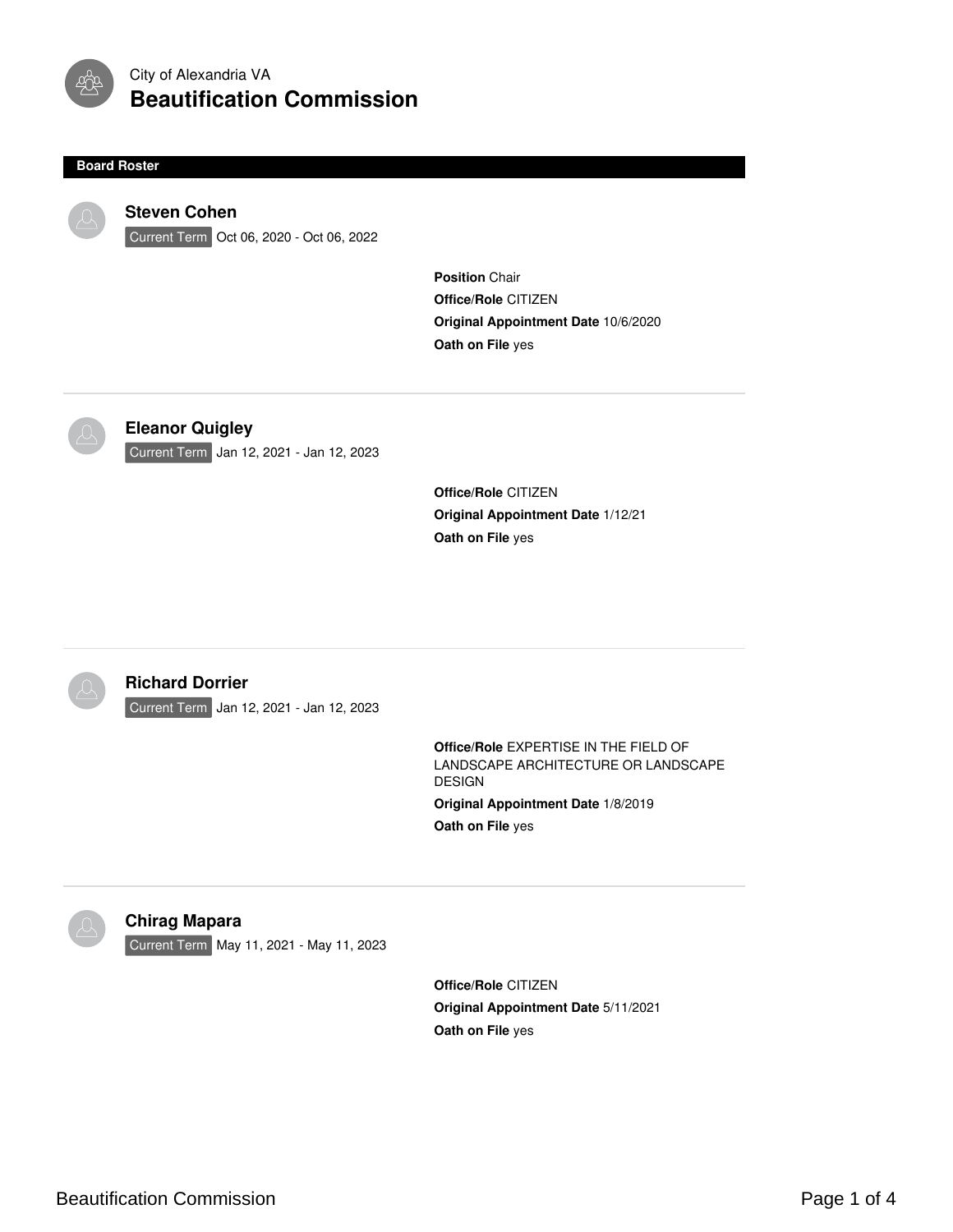| <b>Denise Tennant</b><br>Current Term Jun 09, 2021 - Jun 09, 2023   | <b>Office/Role CITIZEN</b><br>Original Appointment Date 1/10/2012<br>Oath on File yes |
|---------------------------------------------------------------------|---------------------------------------------------------------------------------------|
| <b>Michael Budinski</b><br>Current Term Sep 14, 2021 - Sep 14, 2023 | Office/Role CITIZEN<br>Original Appointment Date 9/14/2021<br>Oath on File yes        |
| <b>Thomas Mcchesney</b><br>Current Term Sep 14, 2021 - Sep 14, 2023 | Office/Role CITIZEN<br>Original Appointment Date 9/14/2021<br>Oath on File yes        |
| <b>Julie Chapman</b><br>Current Term Sep 14, 2021 - Sep 14, 2023    | Office/Role CITIZEN<br>Original Appointment Date 9/14/2021<br>Oath on File yes        |
| Kathryn Hartka<br>Current Term Nov 09, 2021 - Nov 09, 2023          | Office/Role CITIZEN<br>Original Appointment Date 11/9/2021<br>Oath on File yes        |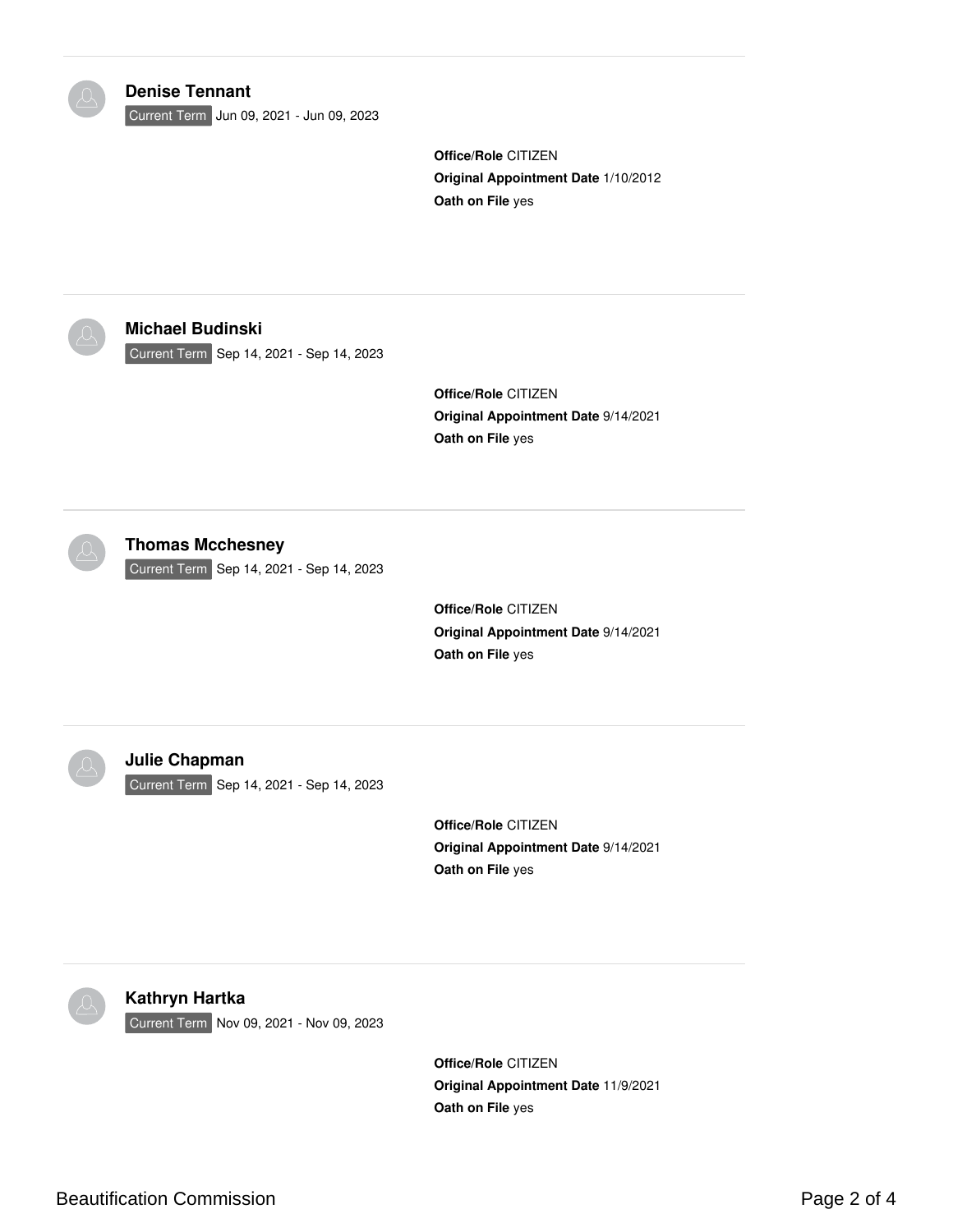| <b>Monica Murphy</b><br>Current Term Dec 14, 2021 - Dec 14, 2023        | Office/Role CITIZEN<br>Original Appointment Date 10/14/2014<br>Oath on File yes                               |
|-------------------------------------------------------------------------|---------------------------------------------------------------------------------------------------------------|
| <b>Casey Clark</b><br>Current Term Mar 08, 2022 - Mar 08, 2024          | Office/Role CITIZEN<br>Original Appointment Date 3/8/22<br>Oath on File no                                    |
| <b>Laura Norfolk</b><br>1st Term Apr 05, 2022 - Apr 05, 2024            | Office/Role CITIZEN<br><b>Original Appointment Date 4/5/22</b><br>Oath on File no                             |
| <b>Kathryn Chiasson</b><br>Current Term Nov 09, 2021 - Nov 09, 2024     | <b>Position Vice Chair</b><br>Office/Role CITIZEN<br>Original Appointment Date 11/14/2017<br>Oath on File yes |
| <b>Oscar Mendoza</b><br>No Term<br>Email oscar.mendoza@alexandriava.gov | No Recruitment                                                                                                |

**Position** Staff Liaison **Oath on File** no

**Home Phone** :